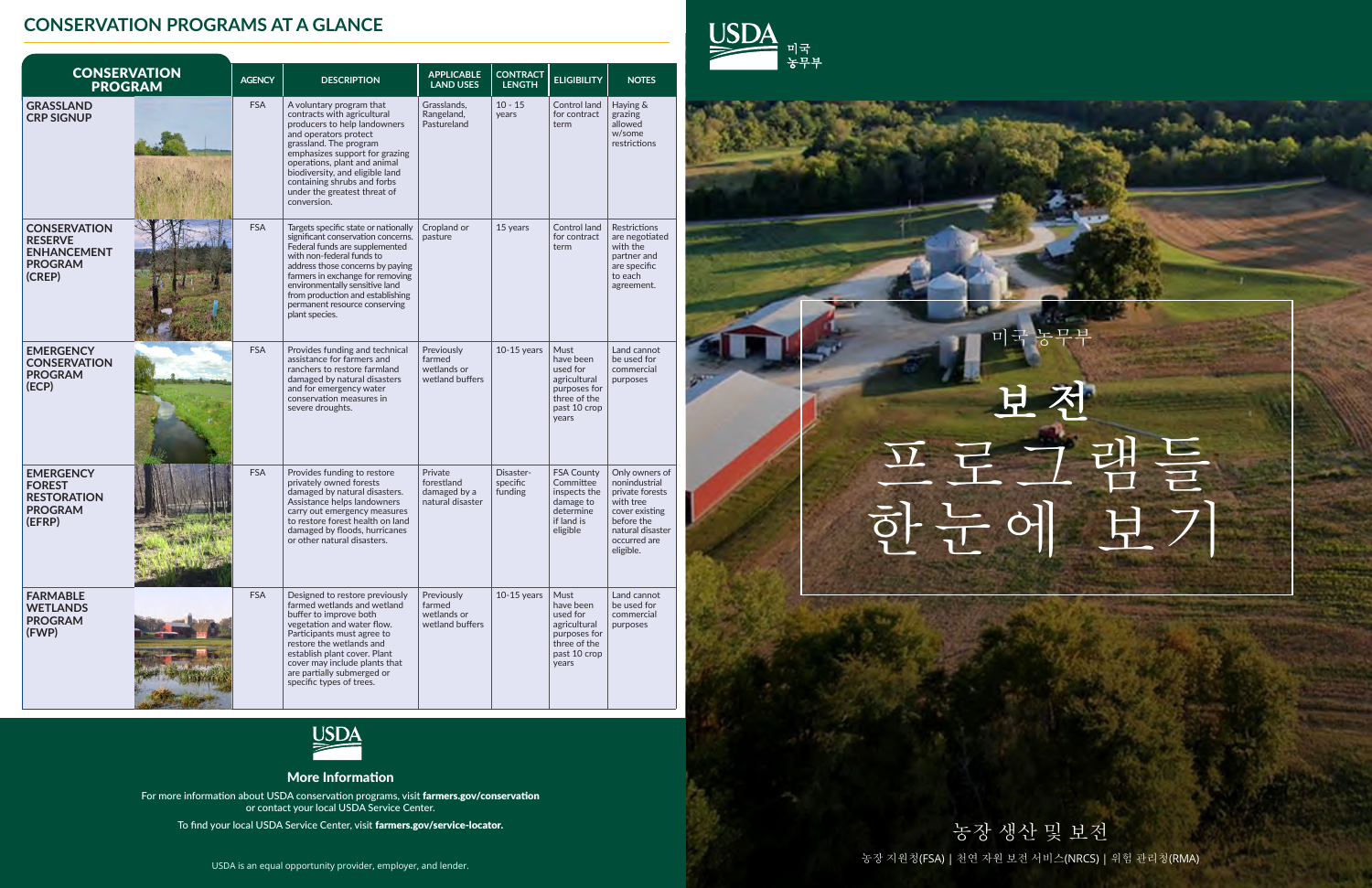# 보전 프로그램들 한눈에 보기

USDA의 천연 자원 보전 서비스 (NRCS) 및 농장 지원청 (FSA)은 농장주, 목장주, 사유 산림 지주들이 우리 모두가 의존하는 천연 자원을 보호하고 보전할 수 있도록 연방정부가 자금을 지원하는 자발적인 보전 프로그램 을 제공하여 건강한 토양, 깨끗한 공기 및 물, 야생 동물 서식지 보전, 기 후 변화의 영향 완화에 기여합니다.

NRCS 및 FSA 보전 프로그램은 인센티브 기반이며 보전 관행을 실현하기 위한 재정 지원을 제공합니다. NRCS는 또한 생산자가 관행을 계획하는 데 도움이 되는 무료 보전 기술 지원을 제공합니다. NRCS는 연중무휴로 보전 프로그램 신청서를 접수하지만 신청서들은 각 주마다 신청 날짜가 있는 자금지원 주기에 따라 순위가 매겨지고 자금이 지원됩니다.

FSA 프로그램 신청 기간은 프로그램에 따라 다릅니다. 지원을 받고자 하 는 생산자들은 현지 USDA 서비스 센터에 연락하는 것이 좋습니다.

NRCS 및 FSA 보전 프로그램 외에도 USDA의 위험 관리청 (RMA)은 덮개 작물 사용, 물 보전 및 영양소 관리 지원을 포함하여 연방 작물 보험을 통 해 보전을 지원합니다.

FSA 및 NRCS 프로그램에 참여하려면 생산자는 조정된 총 소득 요건과 침식성이 높은 토양 및 습지 규정을 준수해야 합니다. 또한, 다른 자격 조항이 적용될 수 있습니다.



| 보전 프로그램                 |  | 기관          | 설명                                                                                                                                                                                            | 적용되는<br>토지 이용                    | 계약기간          | 자격 조건                                                                                    | 참고                                                          |
|-------------------------|--|-------------|-----------------------------------------------------------------------------------------------------------------------------------------------------------------------------------------------|----------------------------------|---------------|------------------------------------------------------------------------------------------|-------------------------------------------------------------|
| ACEP-농경지 지역<br>권 (ALE)  |  | <b>NRCS</b> | 보전 지역권을 통해 토지의 비<br>농업적 사용을 제한하여 민간<br>`및 부족 토지소유자들, 토지신<br>탁 및 주 및 지방 정부와 같은 기<br>타 기관들이 사용중인 농장 및<br>목장의 경작지와 초원을 보호<br>하도록 도와준다.                                                           | 경작지, 목초지,<br>사림                  | 영구적           | 지역 기관에<br>신청                                                                             | 파트너를 통해<br>신청                                               |
| ACEP-습지 유보<br>지역권 (WRE) |  | <b>NRCS</b> | 개인 및 부족 토지 소유자들이<br>이전에 농업에 사용했기 때문<br>에 황폐화된 습지를 보호, 복구<br>및 개선하도록 도와준다.                                                                                                                     | 경작지, 목초지,<br>산림 및 비농경지           | 30년 또는<br>영구적 | 토지 소유자<br>및 조경 요구<br>사항                                                                  | 신청 전 2<br>년간 소유<br>NRCS에<br>직접 신청                           |
| 농업 관리 지원<br>(AMA)       |  | <b>NRCS</b> | 농업 생산자들이 다양화, 마케팅<br>또는 천연 자원 보전 관행을 통<br>해 재정적 위험을 관리하도록<br>도와준다. USDA의 농업 마케팅<br>서비스 및 RMA는 생산 다양화<br>및 마케팅 규정을 시행하는 반<br>면 NRCS는 보전 규정을 관리한<br>다.                                          | 경작지, 목초<br>지, 산림, 농장<br>및 관련 농경지 | 최대<br>10년까지   | 계약기간<br>동안 토지를<br>관리                                                                     | 모든 주에서<br>제공되는 것은<br>아님                                     |
| 보전 혁신 보조금<br>(CIG)      |  | <b>NRCS</b> | 사유지의 천연 자원 보전을 강화<br>하기 위한 새로운 도구, 접근 방<br>식, 관행 및 기술 개발을 지원하<br>는 경쟁적 프로그램. 창의적인<br>문제 해결과 혁신을 통해 CIG 파<br>트너들은 농업 운영을 개선하는<br>동시에 국가의 수질, 대기 질, 토<br>양 건강 및 야생 동물 서식지 문<br>제를 해결하기 위해 노력한다. | 경작지, 목초<br>지, 산림, 농장<br>및 관련 농경지 | 1-3년          | 전형적: 모든<br>비연방기관<br>들과 개인들<br>이신청할수<br>있다.<br>농장현장<br>시함: 모든<br>비연방기관<br>들이 신청할<br>수 있다. | 모든 CIG 프<br>로젝트들은<br>반드시<br>EQIP 적격<br>생산자들이<br>참여해야<br>한다. |
| 보전 책무 프로그램<br>(CSP)     |  | <b>NRCS</b> | 농업 생산자들이 관리하고 기존<br>보전 제도를 개선하고<br>추가적인 보전 활동을 채택하<br>여 천연 자원 문제를 우선 순위<br>로 해결하도록 도와준다. 기존<br>관리보다 실적이 높을수록 보<br>조금이 많아진다.                                                                   | 경작지, 목초<br>지, 산림, 농장<br>및 관련 농경지 | 5년            | 계약기간<br>동안 토지를<br>관리                                                                     | 책무 임계값<br>충족                                                |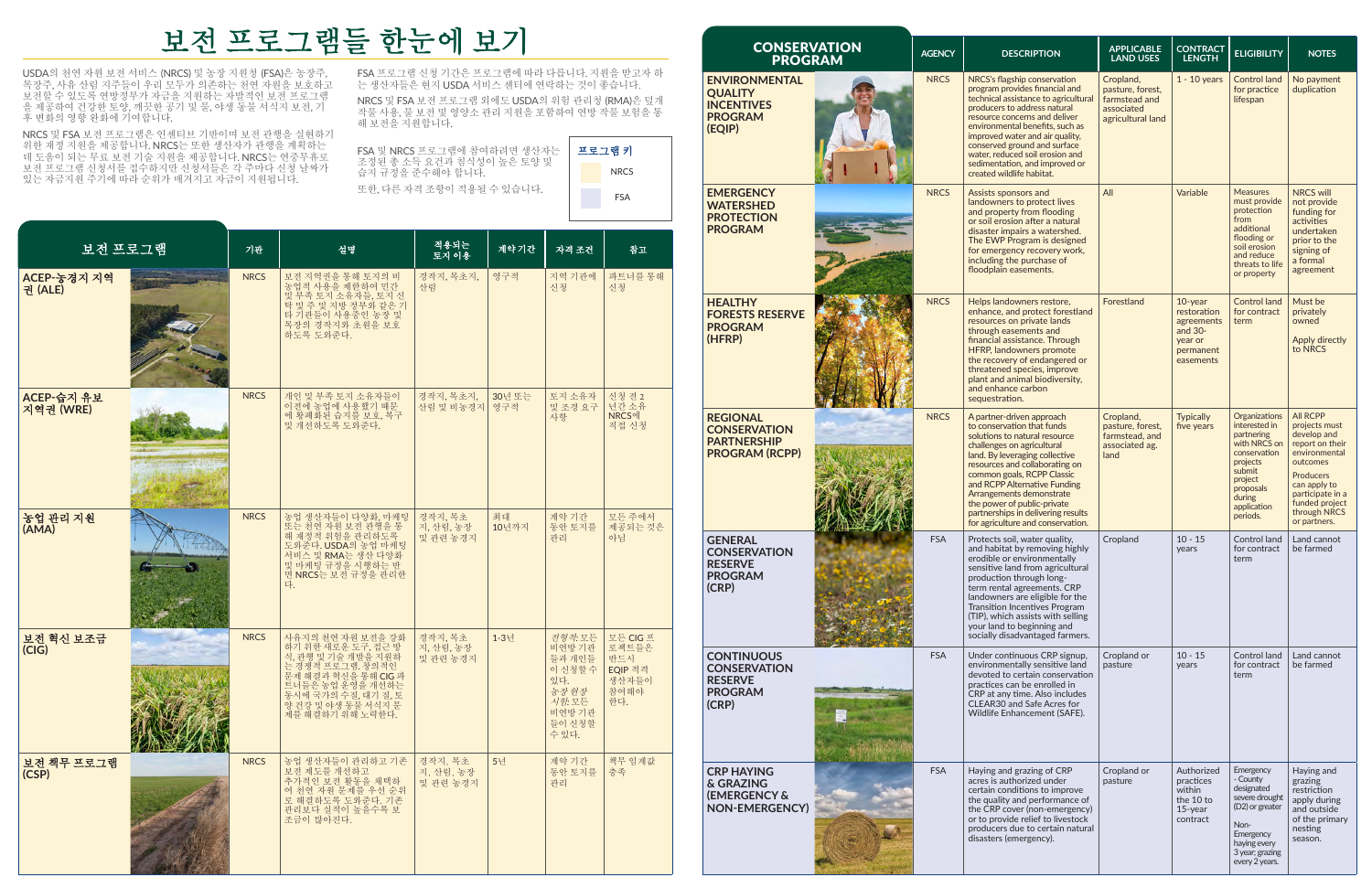| 보전 프로그램                      |  | 기관          | 설명                                                                                                                                                                                                                | 적용되는<br>토지 이용                   | 계약기간                                | 자격 조건                                                                             | 참고                                                                                                                              |
|------------------------------|--|-------------|-------------------------------------------------------------------------------------------------------------------------------------------------------------------------------------------------------------------|---------------------------------|-------------------------------------|-----------------------------------------------------------------------------------|---------------------------------------------------------------------------------------------------------------------------------|
| 환경 품질 인센티브<br>프로그램 (EQIP)    |  | <b>NRCS</b> | NRCS의 대표적인 보전 프로그램<br>은 수질 및 공기의 질을 개선, 지하<br>'수 및 지표수 보전, 토랑 정식 및<br>되적 감소, 야생 동물 서식지 개선<br>또는 창출 등 천연 자원 문제를 해<br>결하고 야생동물들의 서식지를<br>"<br>만드는 등 천연 자원 및 환경적 혜<br>택을 제공하도록 재정적 또는 기<br>술적 지원을 농업 생산자들에게<br>제공한다. | 경작지, 목초지,<br>산림, 농장 및<br>관련 농경지 | 1 - 10년                             | 관행 수명<br>동안 토지를<br>관리                                                             | 보조금<br>중복 없음                                                                                                                    |
| 비상 유역 보호<br>프로그램             |  | <b>NRCS</b> | 자연 재난이 유역을 훼손한 후<br>홍수나 토양 침식으로부터<br>생명과 재산을 보호하기 위하여<br>후원자와 토지 소유자들을<br>지원한다. EWP 프로그램은<br>범람원 지역권 구입을 포함한<br>긴급 복구 작업을 위해<br>설계되었다.                                                                            | 모두                              | 변동                                  | 조치는 반드시<br>추가 홍수 또<br>는 토양 침식<br>으로부터<br>보호하고<br>생명이나<br>재산에 대한<br>위협을 줄여야<br>한다. | NRCS는 공식<br>계약서에서명<br>을 하기 전에<br>수행된 활동에<br>대해서는<br>자금을<br>제공하지<br>않는다                                                          |
| 건강한 산림 유보 프<br>로그램 (HFRP)    |  | <b>NRCS</b> | 지역권 및 재정 지원을 통해 토지<br>소유자들이 사유지의 산림 자원<br>을 복구, 강화 및 보호하도록<br>도와준다 HFRP를 통해 토지<br>-<br>소유자들은 멸종 위기에<br>처하거나 위협받는 종을<br>복구하고, 동식물의 다양성을<br>개선하고, 탄소 격리를<br>강화한다.                                                   | 산림                              | 10년 복구<br>계약 및 30년<br>또는 영구적<br>지역권 | 계약기간<br>동안 토지를<br>관리                                                              | 개인 소유여야<br>함<br>NRCS에 직접<br>신청                                                                                                  |
| 지역 보전 파트너<br>십프로그램<br>(RCPP) |  | <b>NRCS</b> | 농경지의 천연 자원 문제에 대한<br>솔루션에 자금을 지원하는<br>보전에 대한 파트너 주도 접근<br>방식. 집합적인 자원을 활용하고<br>공동의 목표를 위해 협력함으로써<br>RCPP 전통적 및 RCPP 대안적<br>펀딩은 농업 및 보전을 위한<br>결과를 제공하는 민관 파트너십의<br>힘을 보여준다.                                       | 경작지, 목초지,<br>산림, 농장 및<br>관련 농경지 | 일반적으로<br>5년                         | 보전 프로젝트<br>에서 NRCS와<br>협력하는 데<br>관심이 있는<br>조직들은 신청<br>기간안에 프로<br>젝트 계획서를<br>제출한다. | 모든 RCPP<br>프로젝트들은<br>반드시 환경결<br>과를 개발하고<br>그 결과를 보고<br>해야 한다 생산<br>자들은 NRCS<br>또는 파트너를<br>통해 자금 지워<br>프로젝트에<br>참여를 신청할<br>수 있다. |
| 일반 보전 유보<br>프로그램 (CRP)       |  | <b>FSA</b>  | 장기 임대 계약을 통해 농업 생<br>산에서 침식되기 쉽거나 환경적<br>으로 민감한 토지를 제거하여<br>처음 시작하는 또는 사회적으로<br>불리한 농장주들에게 토지<br>판매를 도와주는 전환 인센티브<br>프로그램 (TIP)에 참여 자격이<br>있다.                                                                    | 경작지                             | 10 - 15년                            | 계약기간<br>동안 토지를<br>관리                                                              | 토지는 경작할<br>수없다                                                                                                                  |
| 지속적인 보전 유보<br>프로그램 (CRP)     |  | <b>FSA</b>  | 지속적으로 CRP에 등록하는 경<br>우, 특정 보전 관행만 사용하는<br>환경적으로 민감한 토지는<br>언제든지 CRP에 등록할 수 있다.<br>또한 CLEAR30 및 야생동물<br>개선을 위한 안전 에이커<br>(SAFE)도 포함된다.                                                                             | 경작지 또는<br>초원                    | 10 - 15년                            | 계약기간<br>동안 토지를<br>관리                                                              | 토지는 경작할<br>수없다                                                                                                                  |
| CRP 건초 및 방목<br>(긴급 및 비긴급)    |  | <b>FSA</b>  | CRP 에이커의 건초 및 방목은<br>CRP 덮개(비긴급)의 품질과<br>성능을 개선하거나 특정 자연<br>재난(긴급)으로 인해 가축<br>생산자들에게 구호를 제공하기<br>위해 특정 조건에서 승인되었다.                                                                                                | 경작지 또는<br>초워                    | 10년에서<br>15년 계약<br>안에서<br>승인된 관행    | 비상<br>$-$ 카운티가<br>지정한 심한<br>가뭄 (D2) 또는<br>그 이상<br>3년마다 비긴<br>급 건초; 방목<br>매 2년마다   | 건초와 방목<br>제한은 둥지철<br>동안 그리고 그<br>밖에 적용된다.                                                                                       |